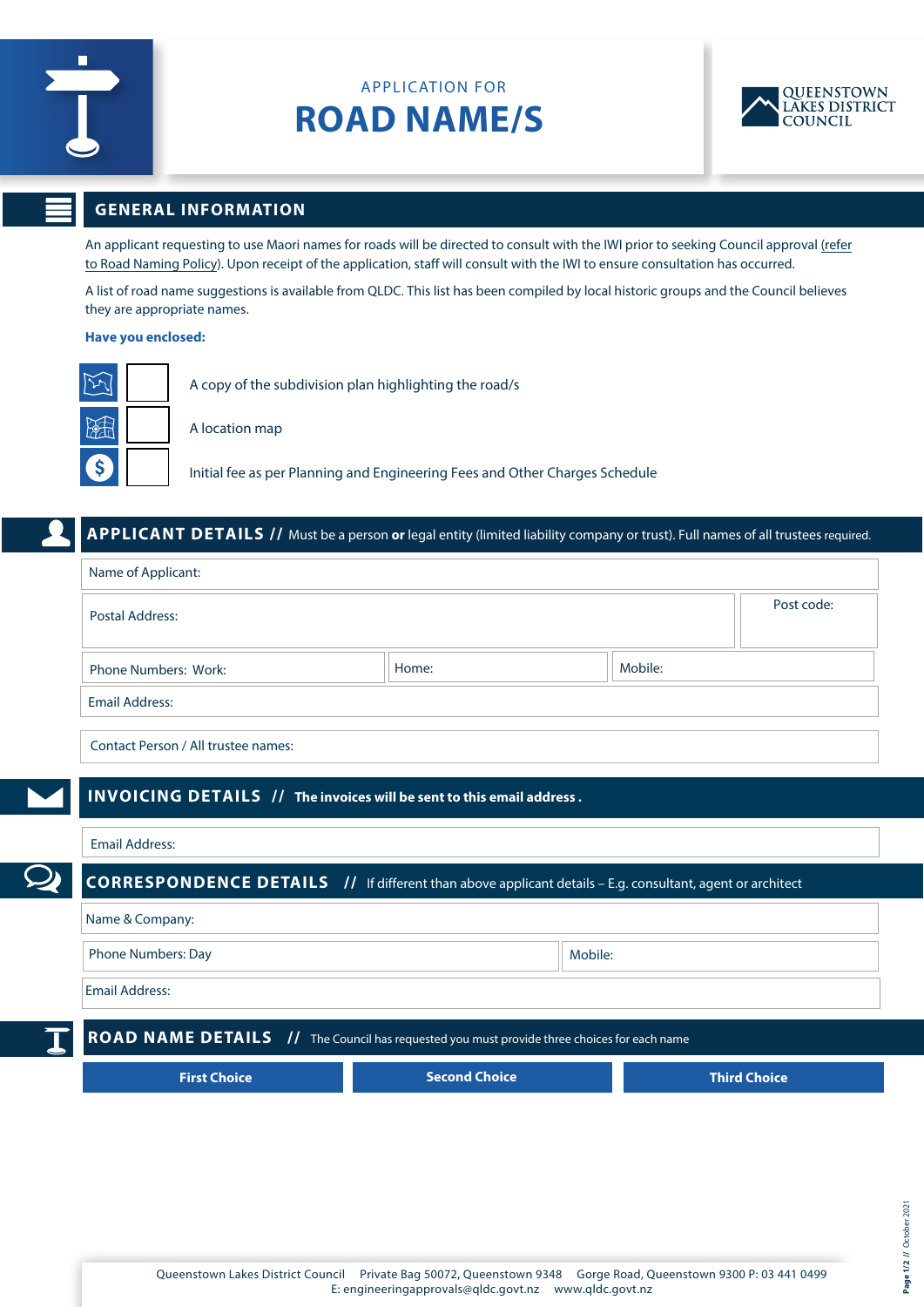Legal Description of Road/s

Background details explaining the reasons for the preferred name/s:



## PAYMENT // The initial fee must be paid

| confirm payment by: |  |
|---------------------|--|
|                     |  |



I confirm payment by: Bank transfer to account **02 0948 0002000 00** reference **RN#** (If paying from overseas swiftcode – BKNZNZ22)

Invoice for initial fee requested and payment to follow

Manual Payment at reception

Reference Used:

Fee Required (refer to page 3 for initial fee list :  $\qquad \qquad$  \$

Fees as per Resource Consent & Engineering Fees & Other Charges,

Date of Payment:





Queenstown Lakes District Council Private Bag 50072, Queenstown 9348 Gorge Road, Queenstown 9300

P: 03 441 0499 E: engineeringapprovals@qldc.govt.nz www.qldc.govt.nz